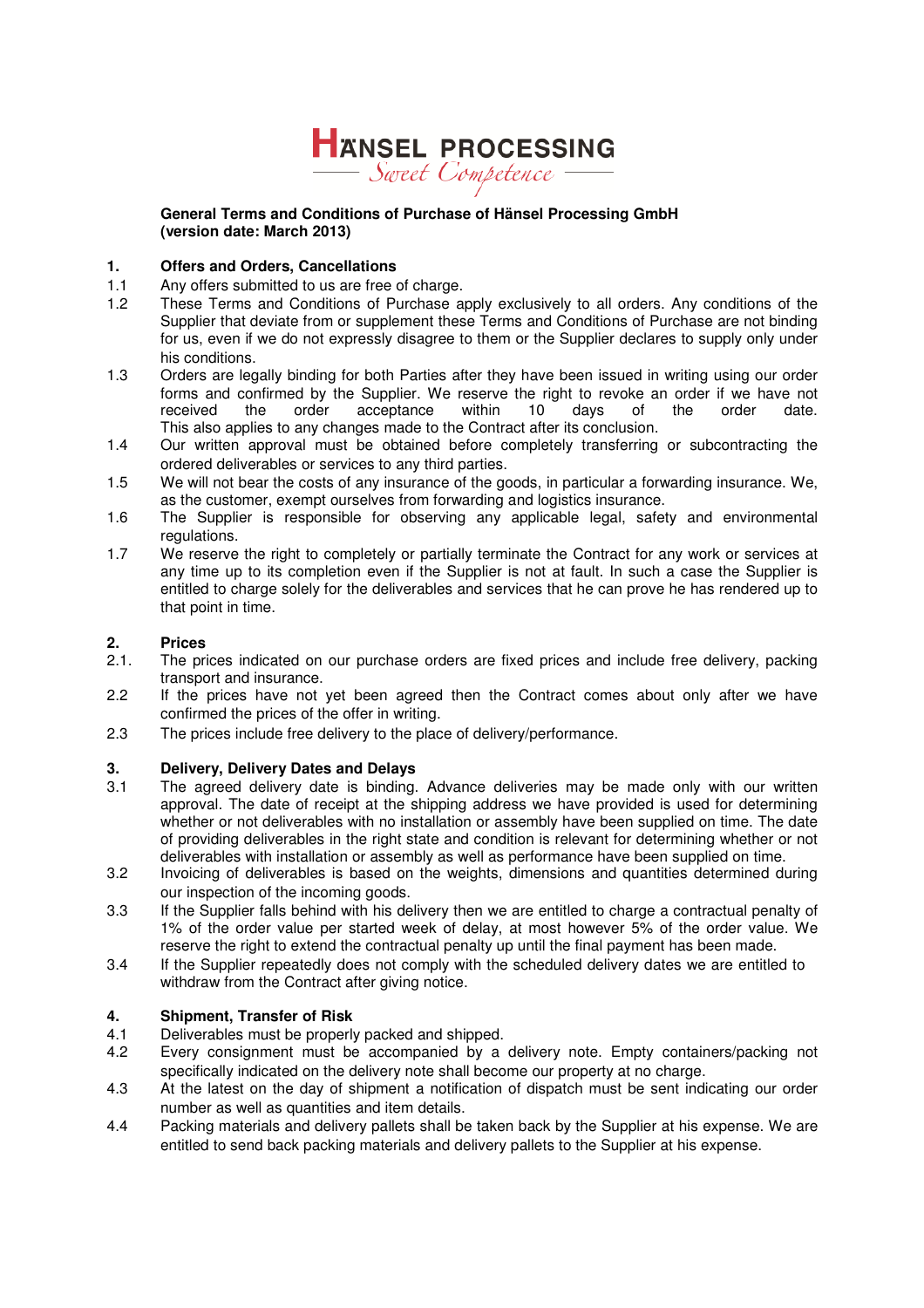

- 4.5 Consignments must be delivered, if nothing to the contrary has been agreed, in the case of freight and express parcels free of charge to the destination train station (Hanover main station) – registered to be picked up by us –, in the case of shipment by truck free of charge to the company address or to a delivery address indicated by us, in the case of postal packages free of charge to the company PO box or according to our shipping instructions.
- 4.6 For services as well as consignments with installation or assembly the risk passes over to us upon acceptance by us, and for consignments with no installation or assembly the risk passes over to us when we take delivery at the place of destination appointed by us. Shipment shall be delivered duty paid to the place of destination (INCOTERMS 2010), whereby also in the case of delivery to a third party the unloading is performed at the Supplier's cost and risk.
- 4.7 Our written approval must be obtained before any partial shipments are made.

#### **5. Force Majeure**

Strikes, lockouts, transport disruptions, natural catastrophes, government action and other operating stoppages in our sector that lead to production being restricted or stopped or prevent us from taking possession of the ordered goods release us from our acceptance commitment for the duration of their effect insofar as we are not able to avert the disruption or averting it is not possible at reasonable cost and effort. Moreover such obstacles to delivery entitle us to cancel the Contract. Claims by the Supplier for a service in return or compensation are excluded in such cases. If for the reasons listed above there is a delay in our taking possession, the Supplier shall store the goods properly at his own risk until they are acquired by us or on our behalf.

#### **6. Invoicing and Payment, Non-assignment Clause**

- 6.1 Invoices must be sent exclusively by ordinary mail at the latest by the  $3^{rd}$  of the month following delivery. Any invoices received cannot be processed until the following month and only then cleared for payment in accordance with the agreed conditions of payment.
- 6.2 Payment shall be made, if nothing to the contrary has been agreed, by the  $25<sup>th</sup>$  of the month following the delivery with a 3% discount or net within 90 days. Furthermore, a cash discount is permissible in the event of offsetting counter-claims or retention of payment due to defective goods.
- 6.3 When a premature delivery is accepted, the agreed delivery date shall be considered as the date of delivery.
- 6.4 The Supplier is not authorised without our consent to assign his claims against us or to instruct a third party with their collection. This shall not apply in the case of a valid agreement concerning an extended right of title retention by the Supplier.
- 6.5 We are entitled to make use of the right to offset payment and the right of retention as well as the defence of non-performance of contract to the extent permitted by law. In particular we are entitled to recoup any due payments insofar as we have valid claims against the Supplier based on incomplete or faulty performance. The Supplier has a right of retention and to offset payment only in the event of legally established or undisputed counterclaims.

### **7. Production materials, Supplies**

- Materials used in the production process such as models, samples, dies, tools, drawings and similar items made according to our specifications or supplied by us shall neither be sold, given in pledge or otherwise transferred to third parties nor used by them in any way whatsoever without our express permission. The same applies to items developed or further developed on our behalf as well as items produced with the aid of these production materials. Such items must be sent to us without us having to specifically ask unless we have agreed in writing to a different use of them.
- 7.2 All items of whatever type that we make available to the Supplier remain our property. Such items may be used exclusively for providing the ordered deliverables and services.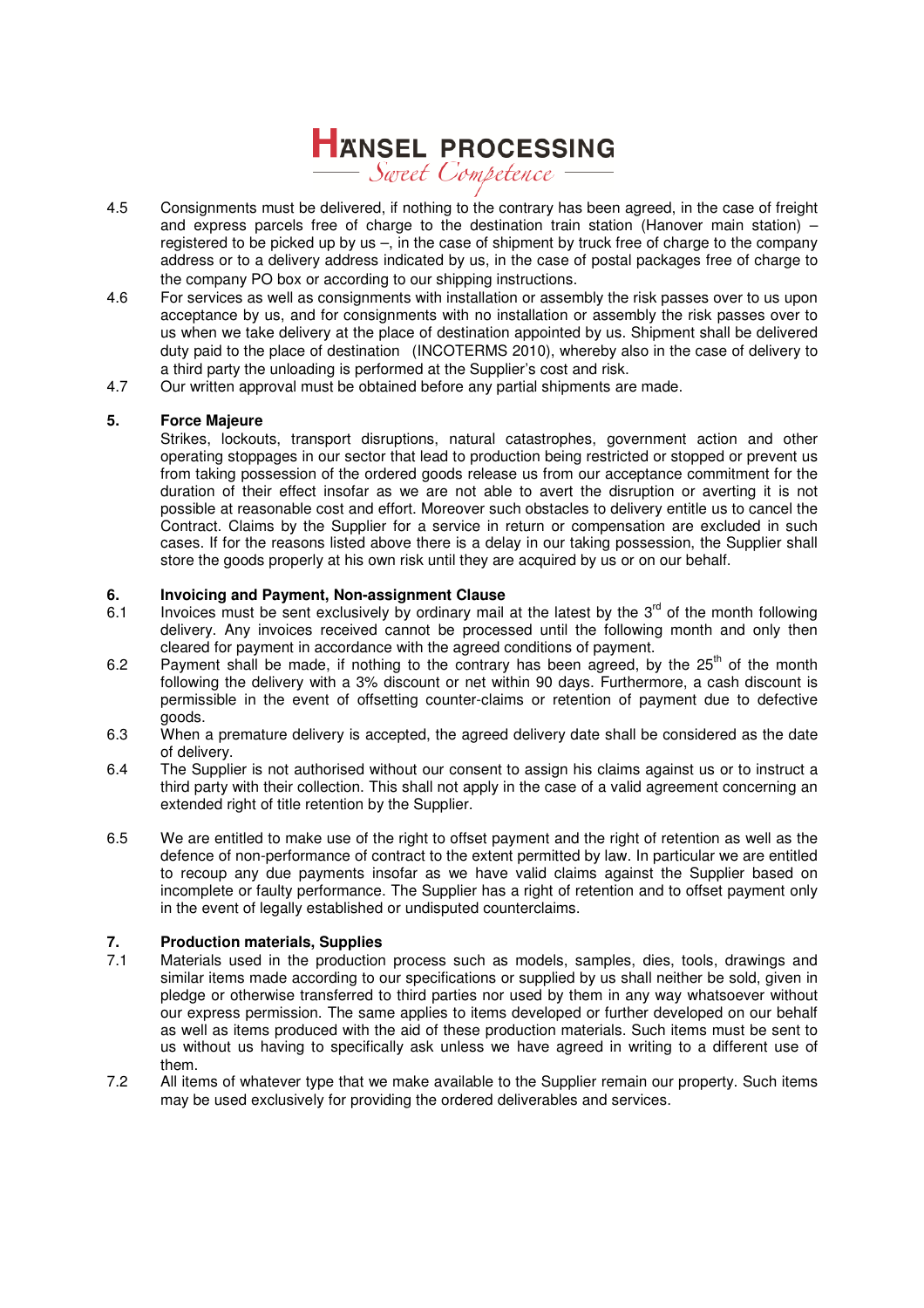## HANSEL PROCESSING

7.3 Insofar as the items made available by us are processed or modified by the Supplier to create a new chattel then we are deemed the manufacturer. If an item is combined with or inseparably integrated into other objects we shall acquire a joint title and ownership of the new objects equivalent to the proportion of the value of the items at the time of combination or integration. If the items are combined or integrated in such a way that the Supplier's property merits consideration as the primary product, it is understood and agreed that the Supplier assigns and transfers to us a pro rata interest in a joint title to such products.

#### **8. Retention of Title**

- 8.1 Ownership of the delivered goods transfers to us upon payment. Any extended or enlarged retention of title of the goods delivered is excluded.
- 8.2 The Supplier is aware that the goods ordered by us are processed and normally merged into and become part of our products. Thereby any possible reservation of title of the Supplier lapses.

#### **9. Material Defects and Defects of Title; Repeated Faulty Performance**

- 9.1 The Supplier promises and is responsible for ensuring that the goods comply with our specifications and other declarations, such as standards and applicable documents, and shall check the consignment in this respect prior to shipping. the consignment in this respect prior to The goods shall in all cases comply with the generally accepted technical standards as well as the health & safety and accident prevention regulations, as defined in particular in EU guidelines, EU standards, DIN standards, VDE regulations and other recognised technical regulations. Test certificates and other documents, as stipulated for instance in recommendations and guidelines (e.g. Pressure Equipment Directive 97/23/EG), shall be handed over together with the goods upon delivery without us having to specifically ask for them.
- 9.2 After receiving the goods we will check during the ordinary course of business whether they comply with the ordered quantity and ordered type and also whether there is any recognisable external transport damage or defect. We are not bound by any deadline with respect to ascertaining and notifying the Supplier of any defects, neither regarding obvious nor concealed defects. Any concealed defects entitle us to claim compensation for material wasted and wages paid as a result of the defect.
- 9.3 Insofar as it is not possible to come to an agreement with the Supplier we are entitled to have any defects rectified at the cost of the Supplier or, if that is not possible, to stock up with another supplier at the cost of the Supplier.
- 9.4 Furthermore the Supplier assumes the warranty for his consignment pursuant to the statutory provisions.
- 9.5 Goods delivered that do not conform with the Contract will be returned at the Supplier's cost and risk. Consignments that are repeatedly delivered not in accordance with the Contract entitle us to withdraw from the Contract subsequent to us giving an unsuccessful warning.
- 9.6 The Supplier undertakes to indemnify us from all claims, regardless of their legal basis including those arising from manufacturer's liability, which are based on the violation of third party rights relating to the part originating from the Supplier.
- 9.7 The statutory period of limitation relating to any claims concerning defective delivery is five years starting from the end of the year in which the delivery was made. This period of limitation applies irrespective of whether the delivered item is normally used for a structure and also regardless of whether the delivered item caused the defect in the structure. The duration of the statutory period of limitation shall be suspended for the period that starts with the sending of our notice of defect and ends with implementation of our notice of defect.
- 9.8 If the Supplier provides deliverables or services of substantially the same or similar nature, which, despite a written warning, are again defective or delayed we shall be entitled to withdraw from the Contract. Our right of withdrawal in this case shall also cover such deliverables and services that the Supplier is obligated to render in the future based on this or any other contractual relationship with us.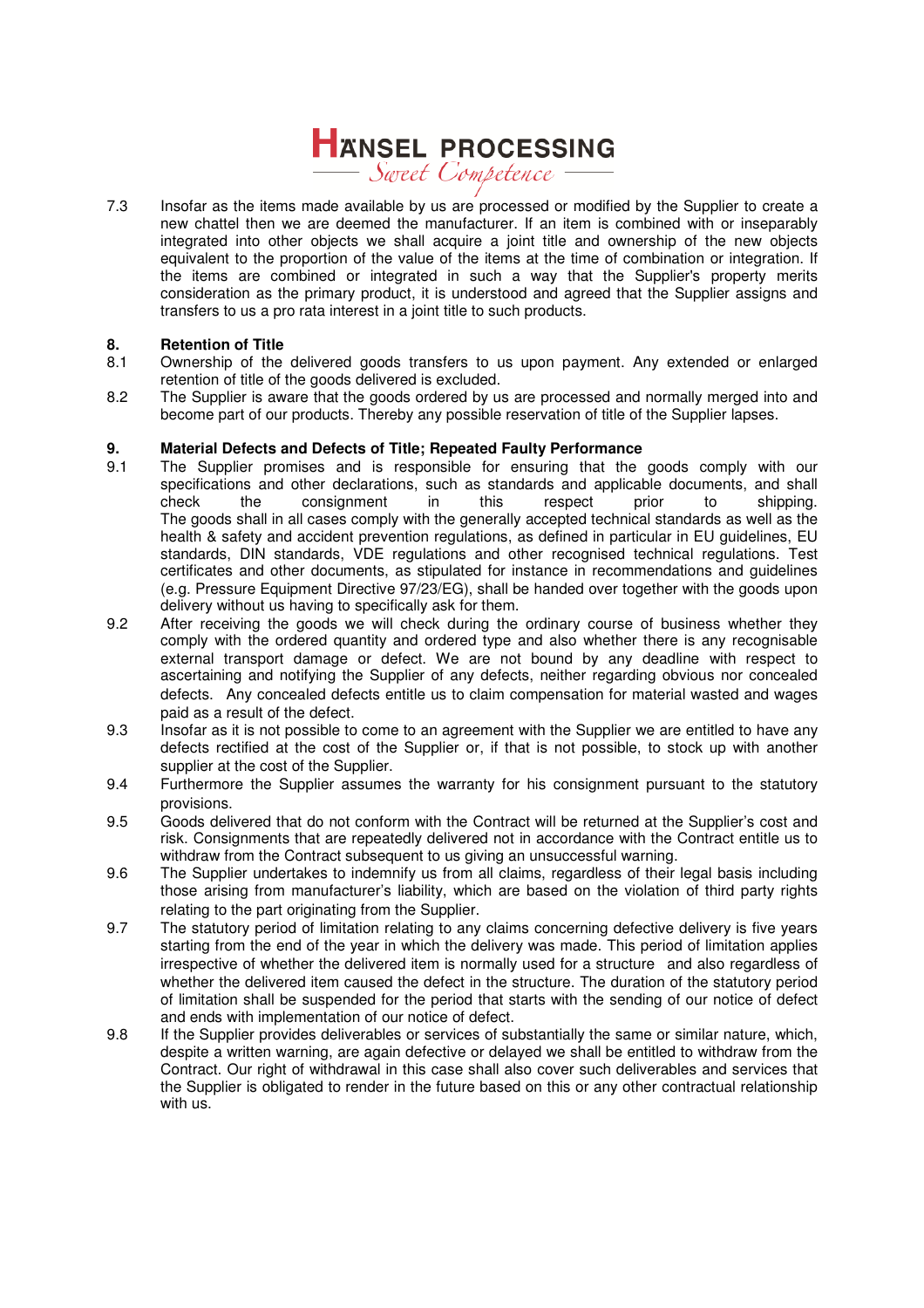## HANSEL PROCESSING

**10. Duty to Inform and Due Diligence**

- 10.1 Insofar as we have informed the Supplier of the intended use of the deliverables or services or if this intended use is evident to the Supplier without express mention then the Supplier is obligated to inform us without delay if his deliverables or services are unsuitable or could be unsuitable for satisfying this intended use.
- 10.2 The Supplier shall notify us in writing without delay of any circumstances that compromise adherence to the agreed delivery deadlines so we can clarify further action.
- 10.3 The Supplier shall inform us in writing without delay of any changes in the composition of the material used or the constructional design compared with previous deliverables or services provided to us. Such changes require our written approval.
- 10.4 The Supplier shall inform us with every delivery of any not generally known special treatment and disposal requirements.
- 10.5 The Supplier shall inform us on his own initiative, even after the warranty period has expired, of any safety-relevant defects detected at a later date based on product observations.

#### **11. Spare Parts and Delivery Readiness**

- 11.1 The Supplier is obligated to supply spare parts on reasonable terms for the duration of customary product use, however, at least for a period of ten years from the last delivery of the deliverables.
- 11.2 If after the end of the period indicated in Section 11.1 the Supplier stops the supply of spare parts or during this period the supply of deliverables then he must first give us the opportunity of making a final order.

#### **12. Blanket Orders / Call-off Orders**

We are obligated to accept a delivery in respect of both time and scope only insofar as we have requested the goods in writing.

#### **13. Third-party Property Rights**

The Supplier guarantees that the products he delivers and the use of them by us does not violate any patents or other property rights of third parties at home and abroad. At our request the Supplier shall hold us harmless with respect to all claims that are made based on or in connection with a violation of property rights of third parties, including the costs of our legal expenses.

#### **14. Confidentiality**

- 14.1 The Supplier undertakes to keep confidential any commercial and technical information and documents not generally known in the public domain which are disclosed to him during the course of the business relationship and to use such information exclusively for providing the ordered goods and services. Any sub-suppliers used must likewise be committed to confidentiality.
- 14.2 The Supplier may refer to our company and/or our brands when submitting references or in publications only if we have previously given our written permission for him to do so.

#### **15. Place of Delivery/Performance**

Place of delivery/performance for all obligations of both Parties is our business headquarters, provided nothing to the contrary has been agreed in writing.

#### **16. Place of Jurisdiction and Applicable Law**

- 16.1 Insofar as the Supplier is a registered merchant the place of jurisdiction also as regards cheques and bills of exchange – is exclusively Hanover, Germany. The same place of jurisdiction applies if the Supplier does not have any general place of jurisdiction in the Federal Republic of Germany at the time any possible legal proceedings are initiated. We are, however, entitled to take legal action before any court which has competence under the law.
- 16.2 The law of the Federal Republic of Germany shall apply to the exclusion of the UN Convention on Contracts for the International Sale of Goods (CISG) of 11 April 1980.